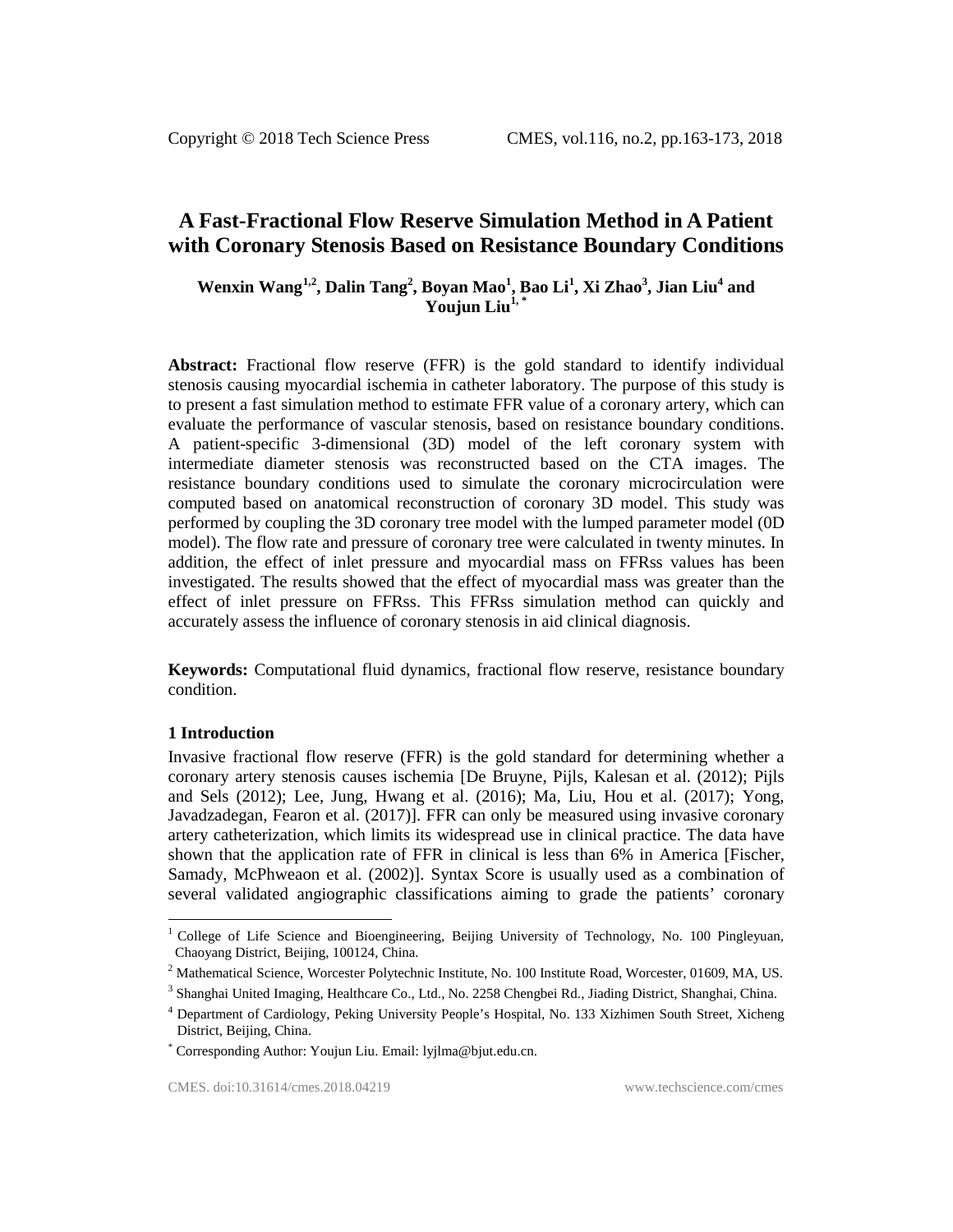arteries with their location, lesion severity and complexity [Capodanno, Capranzano, Di Salvo et al. (2009)]. However, there are more and more studies that showed the severity and location of coronary stenosis have no absolute correlation with myocardial ischemia.

To date, with the development of imaging technology, invasive and non-invasive imaging methods, such as computed tomography angiography (CTA), optical coherence tomography (OCT), quantity coronary angiography (QCA) and intravascular ultrasound (IVUS), have been widely used in numerical simulation [Kim, Vignon-Clementel, Coogan et al. (2010); Sen, Asrress, Petraco et al. (2012); Sen, Escaned, Malik et al. (2012); Lee, Jung, Hwang et al. (2016); Lee, Lee, Shin et al. (2017); Seike, Uetani, Nishimura et al. (2017); Seike, Uetani, Nishimura et al. (2018)]. Based computational fluid dynamics modeling, FFR derived CTA (FFRct) is a noninvasive functional index for coronary artery disease [Taylor, Fonte, Min et al. (2013)]. The non-invasive multiscale predictive model of FFRct has cost several hours in some recent studies [Taylor, Fonte, Min et al. (2013); Renker, Schoepf, Wang et al. (2014); Wang, Mao, Wang et al. (2016); Zhao, Liu, Li et al. (2016).].

To implement and improve the numerical simulation, it is key that how to use the different personal patient data. However, due to the deep location of coronary arteries, it is hard to gain the coronary flow rate by Doppler ultrasound. FFR clinical measurement is invasive and very expensive. In this case, it is an effective solution to use the resistance model as the outlet boundary conditions. It is unreasonable in some studies that setting four to five times of the flow rate at rest state as the outlet boundary conditions at hyperemia. Because when the coronary resistance is reduced, it is different that the reduction of outlet pressure in different patients.

The aim of this study is to develop a fast simulation method based steady-state calculation method, which could compute the flow rate and pressure of patient-specific coronary artery and predict FFR value (FFRss) at hyperemia condition from CTA images. The 0D/3D-coupled method was used to perform a numerical simulation by coupling the lumped parameter model and 3D vascular sub-models.

### **2 Methods**

### *2.1 Study design*

In the previous study, we used coupled 0D/3D geometrical multi-scale model with the physiological measurement data based transient calculation [Wang, Mao, Li et al. (2018); Wang, Mao, Li et al. (2016); Zhao, Liu, Li et al. (2016)]. In this present study, we used 0D/3D geometrical multi-scale model as the flow resistance model and the steady state computational method.

The main purpose of this study was to propose a numerical simulation method that could fast calculate coronary FFRss value derived from coronary CTA image and could noninvasively predict myocardial ischemia. This study was approved by the research ethics committee of Beijing University of Technology and Peking University People's Hospital. The patient's records or information have been anonymized prior to analysis.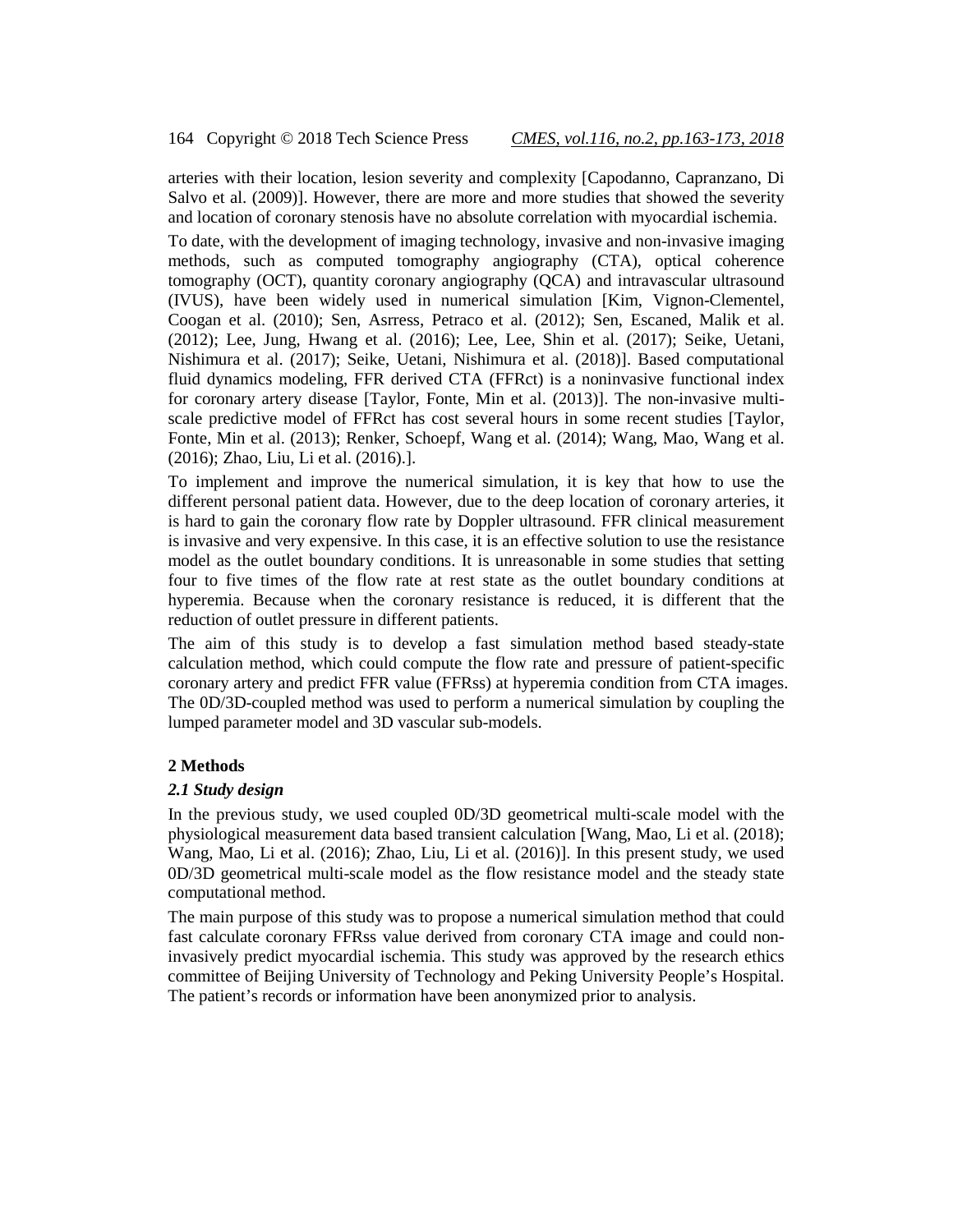## *2.2 CTA images and FFR measurements acquisition*

In this study, the CTA images and FFR measurements of the patient were provided by the department of cardiology of Peking University People's Hospital in China. The patient was suffering from stable angina. Based CTA image, the myocardial mass of the patient is 126.01 g, which was calculated by United Imaging Healthcare UIDeal AWS software system.

CTA image acquisition was performed on 64 detector row CT scanners. The 3D geometry of coronary arteries was reconstructed from CTA images with a slice thickness of 1 mm. The simultaneous acquisition of multi-slice enabled the images of coronary and aorta in a single breath hold. The initial data window was positioned at 50%-70% of R-R interval.

FFR measurement was preformed using Radi-Analyzer Xpress 12711 and Pressure Wire TM  $Certus<sup>TM</sup>$  12006 (which are ST. Jude Medical, Inc.). Hyperemia was intravenous administration of adenosine triphosphate (ATP) at a rate of  $0.14$ -0.18 mg/ (kg\*min). FFR measurements were performed before any intervention was performed in this study. The clinical FFR value was 0.82, measured at the left anterior descending artery (LAD).

The reconstructed 3D geometry model and the location (cross-section) of clinical measured FFR were shown in Fig. 1.



**Figure 1:** The 3D model with the locations of FFR measurement and stenosis

#### *2.3 Computational models*

Previous studies have reconstructed total coronary arteries, including aortic and coronary arteries [Wang, Mao, Li et al. (2018); Wang, Mao, Wang et al. (2016); Zhao, Liu Li et al. (2016)]. In this paper, the left coronary system was reconstructed. The patients suffered from a moderate (60-70 percent) stenosis on left anterior descending artery (LAD). In the 3D model, it was assumed that the vessel walls were rigid. Blood flow was modeled as an incompressible viscous Newtonian fluid with a density of  $1050 \text{ kg/m}^3$  and dynamic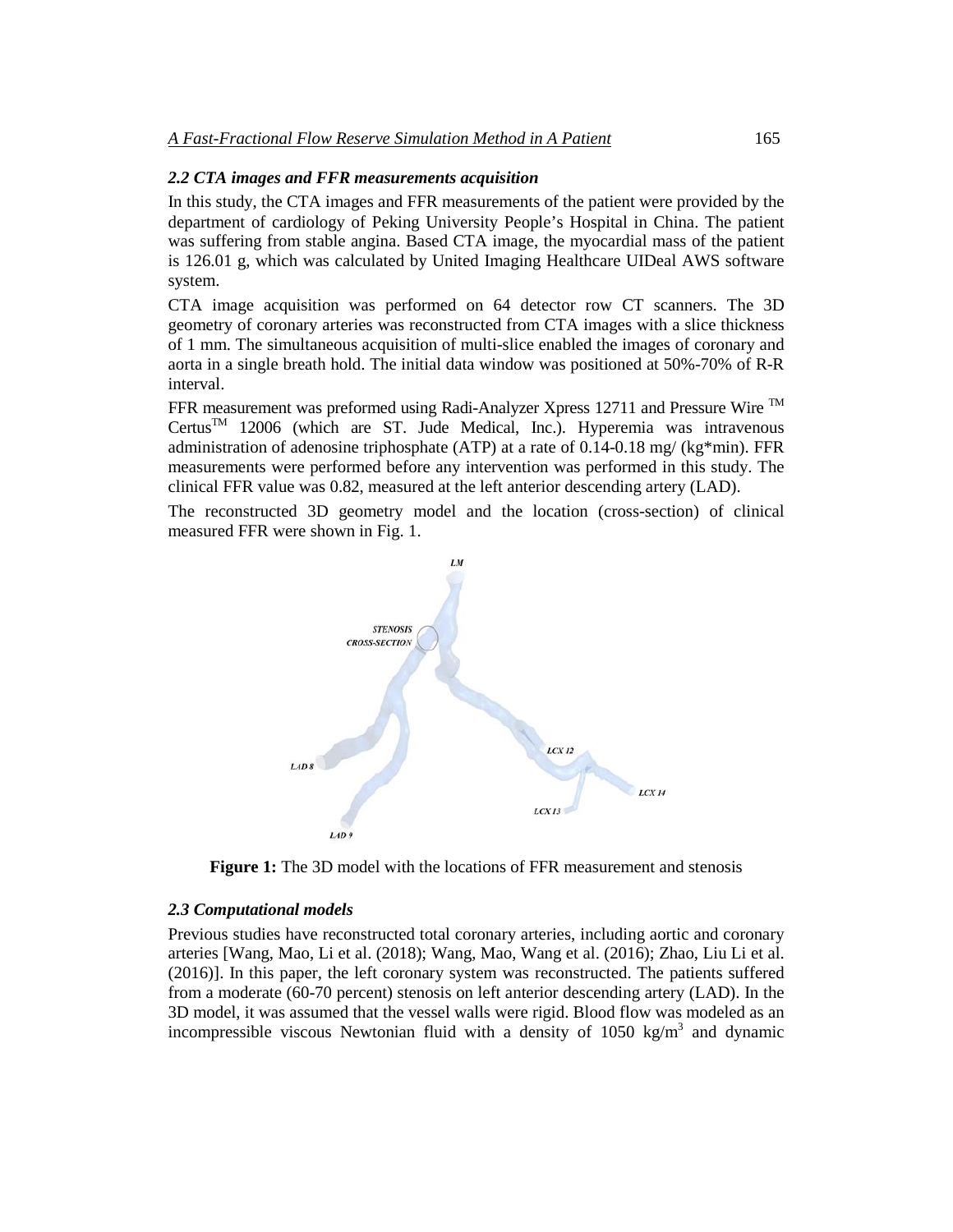viscosity 0.0035 Pa·s. Navier-Stokes and continuity equations were solved using the commercial software solver ANSYS-CFX.

Firstly, the boundary conditions of the patient 3D coronary models were supplied by the 0D part (lumped parameter model, LPM). The inlet boundary of 3D coronary model was set as the aortic pressure (Pa), which can be similar to the rest mean arterial pressure (MAP) [Razminia, Trivedi, Molnar et al. (2004)]. Pa can be computed by the cuff-based systolic (SBP) and diastolic blood pressure (DBP) and the heart rate (HR) as shown Eq. (1) [Sharma, Itu, Zheng et al. (2012)]. The inlet pressure of this patient is 68 mmHg.

$$
Pa = DBP + \left(\frac{1}{3} + (HR \times 0.0012) \times (SBP - DBP)\right) \tag{1}
$$

Secondly, based the patient 3D myocardial mass of left ventricle (LV), the total coronary flow rate can be calculated as shown in Eq. (2). The coronary flow was calculated assuming myocardium requires 0.8 mL/min/g of blood at rest condition [Canty (2012)].

$$
Qcor = 0.8*MASSmyo \tag{2}
$$

A power law relationship between the flow rate and the vessel reference radius was established in previous study [Itu, Sharma, Suciu et al. (2016)]. The flow rate of every coronary artery branch can be calculated according to the expression in Eq. (3) and Eq. (4). Qlc is the flow rate of left coronary system, while Qrc is the flow rate of right coronary system. Dlmc and Drmc is the diameter of left and right main coronary artery separately. Qm is the total flow rate of m grade, while Qmn is the flow rate of n branch in m grade, and n is the number of branches in the m grade.

$$
Qlc = \frac{Dlmc^{2.7}}{Dlmc^{2.7} + Drmc^{2.7}}
$$
\n
$$
(3)
$$

$$
Q_{mn} = \frac{D_{mn}^{2.7} * Q_{lc}}{D_{m1}^{2.7} + D_{m2}^{2.7} + \dots + D_{mn}^{2.7}} (n = 1, 2, \dots, n)
$$
\n(4)

Next, coronary resistance at the rest and hyperemia state can be calculated according to the expression in Eqs. (5) and (6). According to calculation, the pressure drops were little in the normal coronary arteries, so that the coronary outlet pressure was set as Pa at the rest state. Rn-res represents the afterload resistance of the n branch at the rest condition, while Rn-hyp represents that at hyperemia condition.

$$
R_{n\_res} = \frac{P_a - P_v}{Q_{lc}} \tag{5}
$$

$$
R_{n\_hyp} = 24\% R_{n\_res} \tag{6}
$$

The last step is to perform the CFD simulation with the Rn\_hyp as outlet resistances at hyperemia. The convergence criteria were set as the RMS of residual type with  $10^{-4}$ residual target.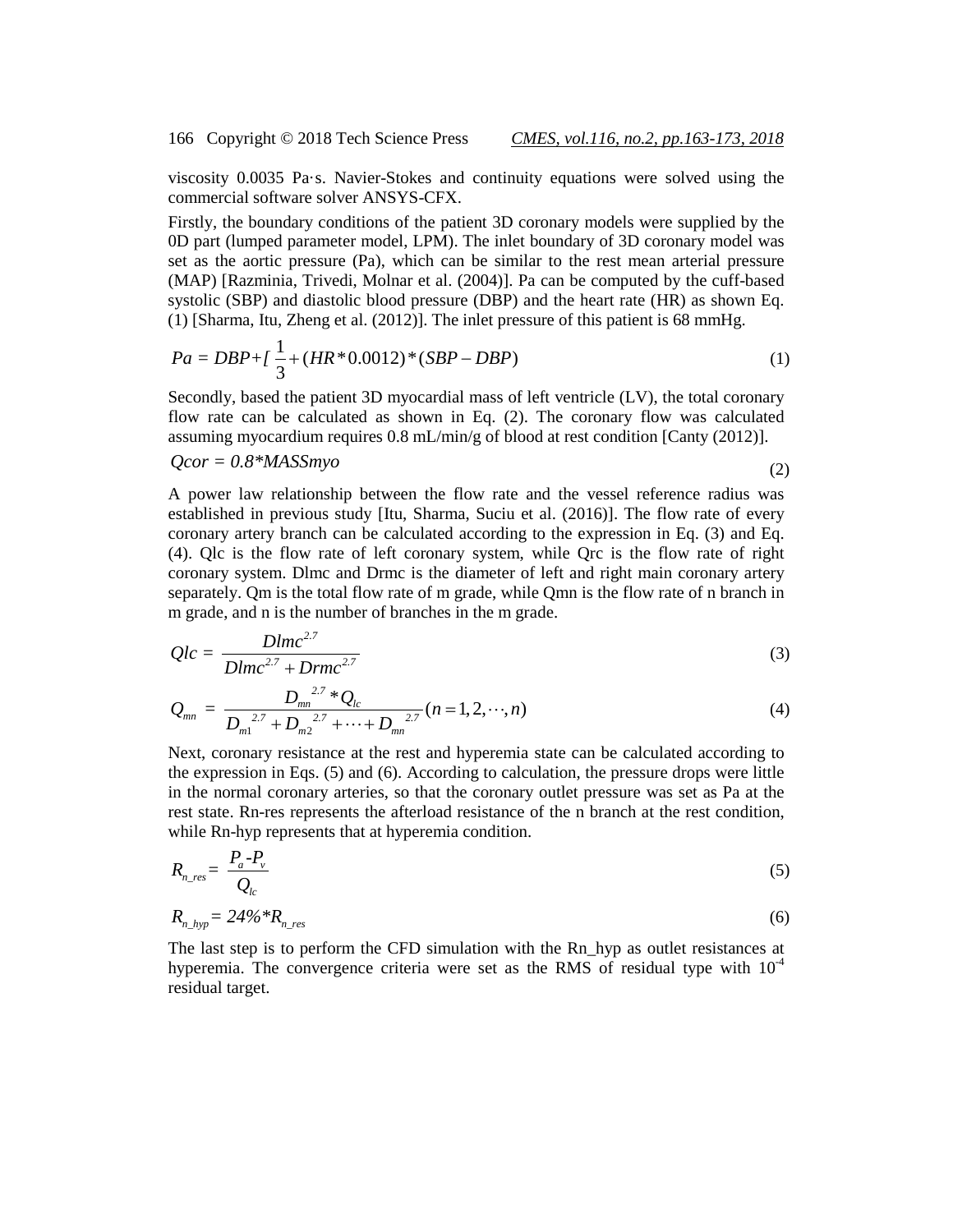### **3 Results**

#### *3.1 Resistance boundary conditions and FFRss*

The resistance boundary conditions at rest state and hyperemia state were used in this study. In the coronary artery, FFR is defined as the ratio of distal coronary pressure (Pd) to the pressure observed in the aortic (Pa) at the hyperemia condition in this study [Pijls, De Bruyne, Peels et al. (1996); Pijls and Sels (2012); Lee, Ryu, Shin et al. (2017)].

$$
FFRss = \frac{P_d}{P_a} \tag{7}
$$

The resistance of coronary arteries and FFRss values were list in Tab. 1. The clinical FFR value was 0.82. At the same location of clinical measured FFR, FFRss values was 0.811.

| <b>Branches</b>  | <b>Rn</b> res | Rn_hyp      | <b>Qhyp</b> | <b>FFRss values</b> |
|------------------|---------------|-------------|-------------|---------------------|
|                  | (mmHg·s/ml)   | (mmHg·s/ml) | (ml/s)      |                     |
| LAD <sub>8</sub> | 114.621       | 27.509      | 1.805       | 0.750               |
| LAD <sub>9</sub> | 186.334       | 44.720      | 1.539       | 0.733               |
| LCX12            | 2077.835      | 498.681     | 0.113       | 0.831               |
| LCX13            | 633.900       | 152.136     | 0.316       | 0.708               |
| LCX14            | 116.851       | 28.044      | 1.086       | 0.639               |

Table 1: The resistance of coronary arteries and FFRss of values

# *3.2 Effect of inlet pressure on FFRss values*

To explore the effect of inlet (aortic) pressure on FFRss values, six cases with different inlet pressure were added which shown in Tab. 2. The percentages in the brackets represent the increment (or decrement) of inlet pressure. The left anterior descending artery (LAD), which supplies blood to the left ventricle, is a very important blood vessel. Therefore, LAD 8 and LAD9 branches were both calculated and illustrated in Tab. 2. While, only LCX12 branch of LCX arteries was calculated and illustrated.

**Table 2:** FFRss values of Patients with different inlet pressure

|      | <b>Inlet Pressure</b> | <b>Stenosis</b> | <b>FFRss</b> values |       |                   |
|------|-----------------------|-----------------|---------------------|-------|-------------------|
| Case | (mmHg)                | (mmHg·s/ml)     |                     |       |                   |
|      |                       |                 | LAD8                | LAD9  | LAD <sub>12</sub> |
|      | $47.600(-30\%)$       | $0.700*Rn_hyp$  | 0.694               | 0.668 | 0.795             |
| 2    | 54.400 (-20%)         | $0.800*Rn_hyp$  | 0.711               | 0.690 | 0.805             |
| 3    | $62.100(-10\%)$       | $0.900*Rn_hyp$  | 0.724               | 0.703 | 0.813             |
| 4    | 68.000 (0%)           | $1.000*Rn_hyp$  | 0.750               | 0.733 | 0.831             |
| 5    | $74.800 (+10\%)$      | $1.100*Rn_hyp$  | 0.757               | 0.740 | 0.836             |
| 6    | $81.600 (+20\%)$      | $1.200*Rn_hyp$  | 0.772               | 0.758 | 0.847             |
| 7    | $88.400 (+10\%)$      | $1.300*Rn_hyp$  | 0.781               | 0.771 | 0.849             |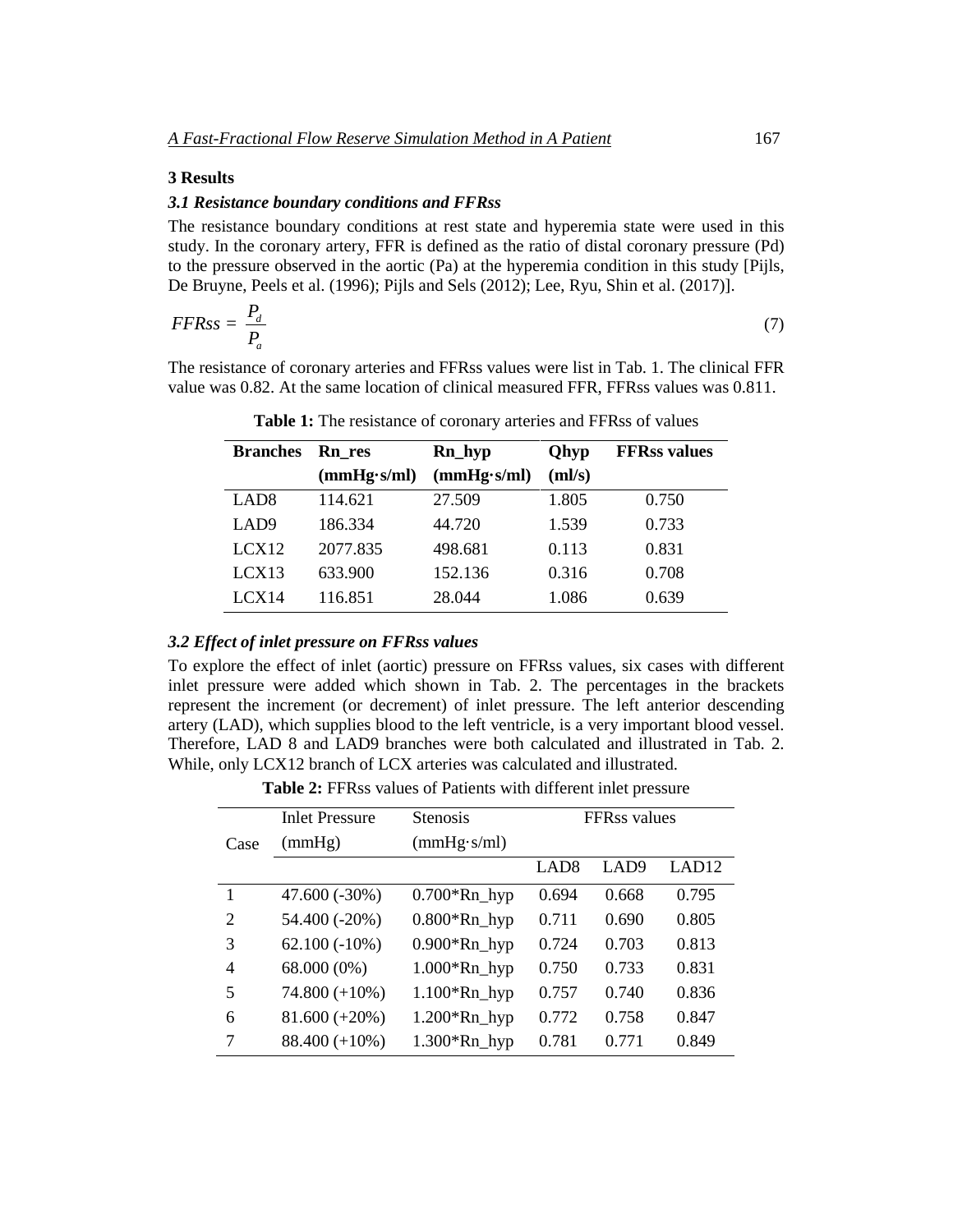The effect of inlet pressure on FFRss was illustrated in Fig. 2. All coronary branches were analyzed and depicted. It can be found that: with the different inlet pressure, it has more effect on LCX14 than LAD8 and LCX12.



**Figure 2:** Effect of inlet pressure on FFRss

# *3.3 Effect of myocardial mass on FFRss values*

To explore the effect of mass on FFRss values, six cases with different mass were added, as shown in Tab. 3. The effect of myocardial mass on FFRss values was illustrated in Fig. 3. It can be found that: With the different myocardial mass, it has more effect on LCX14 than LAD8, LAD9 and LCX12.

| Case           |         | Myocardial | <b>Stenosis</b> | FFRss values     |                  |                   |
|----------------|---------|------------|-----------------|------------------|------------------|-------------------|
|                |         | Mass(g)    |                 | LAD <sub>8</sub> | LAD <sub>9</sub> | LAD <sub>12</sub> |
|                | $-30\%$ | 88.207     | $1.429*Rn_hyp$  | 0.833            | 0.819            | 0.880             |
| $\overline{2}$ | $-20%$  | 100.808    | $1.250*Rn_hyp$  | 0.804            | 0.788            | 0.863             |
| 3              | $-10%$  | 113.409    | $1.111*Rn_hyp$  | 0.775            | 0.757            | 0.847             |
| $\overline{4}$ | $0\%$   | 126.010    | $1.000*Rn_hyp$  | 0.750            | 0.733            | 0.831             |
| 5              | $+10%$  | 138.611    | $0.909*Rn_hyp$  | 0.716            | 0.696            | 0.806             |
| 6              | $+20%$  | 151.212    | $0.833*Rn_hyp$  | 0.695            | 0.672            | 0.806             |
| 7              | $+30\%$ | 163.813    | $0.769*Rn_hyp$  | 0.676            | 0.651            | 0.802             |

**Table 3:** FFRss values of patients with different myocardial mass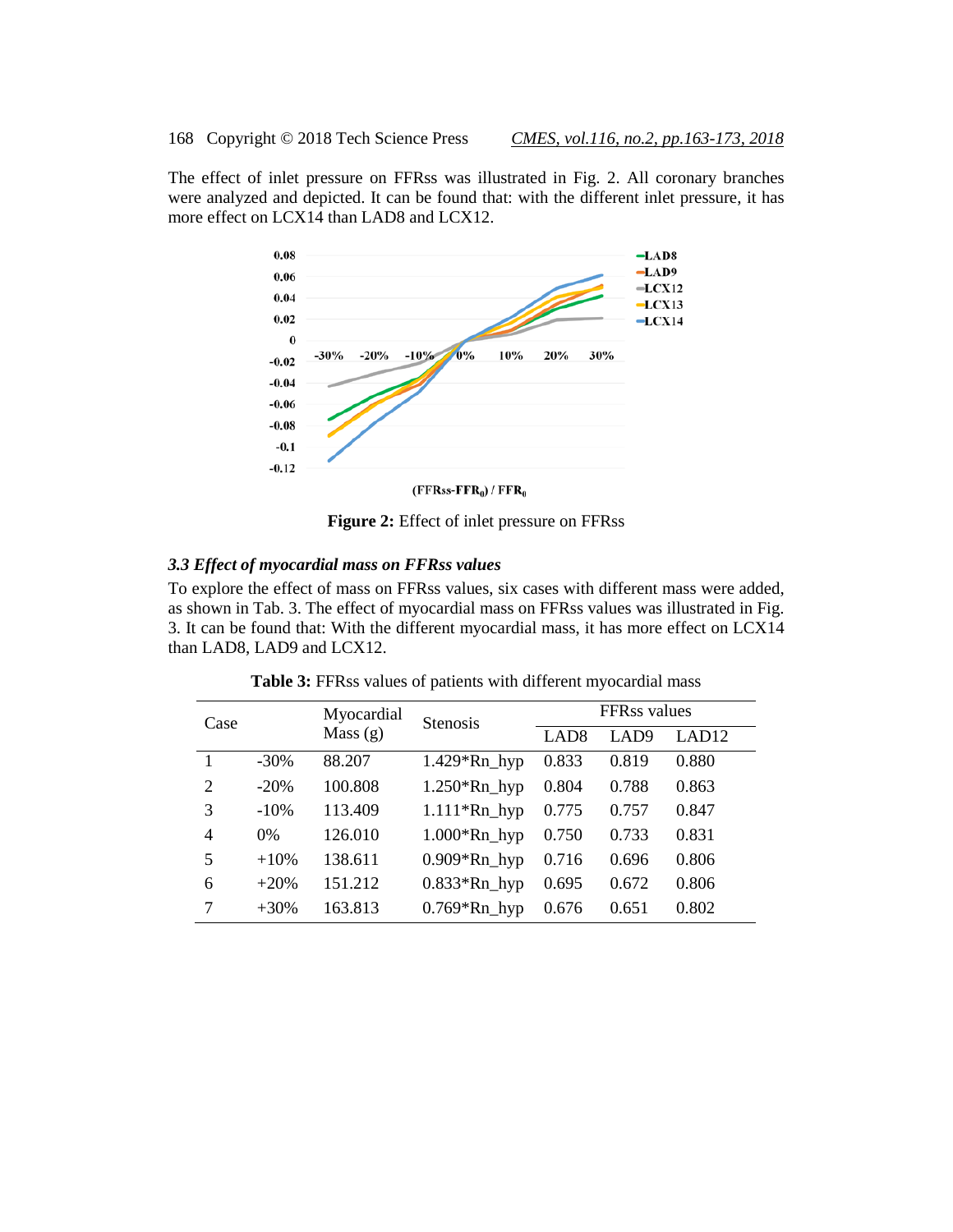

**Figure 3:** Effect of myocardial mass on FFRss

#### **4 Discussion**

In this study, we present a fast and accurate method to quantifying FFRss by coupling a 3D model with a LPM based on steady- state calculation method. There were multiple main findings from this research.

### *4.1 A fast simulation method of FFRss value*

This study proposed a fast simulation method to solve the coronary artery hemodynamics based on CTA images. After the patient's 3D model was reconstruction, the FFRss numerical calculation usually costs 20-30 minutes. Whereas our previous computed models often cost more than one hour [Zhao, Liu, Li et al. (2015); Zhao, Liu, Ma et al. (2015); Wang, Liu, Zhao et al. (2016); Zhao, Liu, Li et al. (2016)].

#### *4.2 Resistance boundary conditions*

The resistance boundary conditions were used in this paper. The coronary afterload resistance at hyperemia state is 24% of the afterload at rest state, which could be 18%- 32% in different patients [Kim, Vignon-Clementel and Coogan (2010)]. It is very important for FFR value calculation to define the boundary conditions of threedimensional coronary model. It is used to bridge 3-dimensional (3D) coronary model with coronary microcirculation (which is invisible in CTA images).

In case 4, the ratio of Flow rate at rest state and that at hyperemia state (Qres/Qinitial) on every branch were analyzed in Tab. 4. It is not difficult to find that the flow changes (Qres/Qinitial) of coronary branches are different. In case 4, the flow rate of LAD9 at hyperemia condition is 4.217 times that at rest condition. While, the flow rate of LCX14 at hyperemia condition is 1.866 times that at rest condition. In some studies, they used constant Qres/Qinitial as the outlet boundary conditions. It would ignore the effect of coronary flow reserve on flow rate of different coronary arteries [Ma, Liu, Hou et al.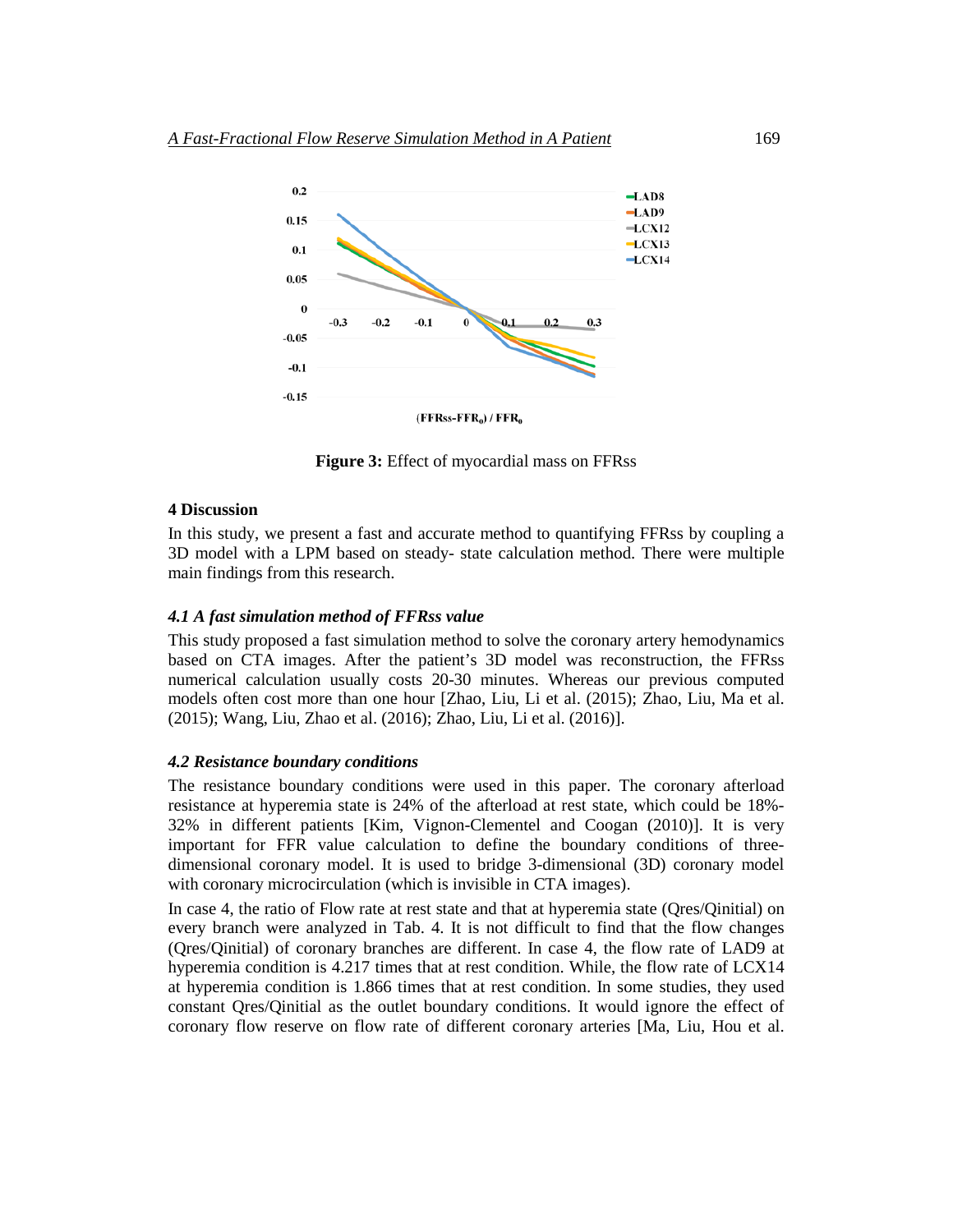(2017)]. Therefore, it is more accurate to apply the resistance than flow rate as the boundary conditions in coronary arteries simulation.

| <b>Branches</b>  | $Rn_{\perp}$ hyp | <b>FFRss</b> | Qres/Qinitial |
|------------------|------------------|--------------|---------------|
| LAD <sub>8</sub> | 27.509           | 0.750        | 3.043         |
| LAD <sub>9</sub> | 44.720           | 0.733        | 4.217         |
| LCX12            | 498.681          | 0.831        | 3.455         |
| LCX13            | 152.136          | 0.708        | 2.945         |
| LCX14            | 28.044           | 0.639        | 1.866         |

**Table 4:** The ratio of flow rate of coronary branches

### *4.3 Future work and limitation*

This study still has some limitation. Firstly, there was some factors that can affect hemodynamics simulate results: 3D images resolution, the rigid wall hypothesis. Secondly, the fluid-structure interaction was not used because it would cost much time in the 3D calculation. Thirdly, this simulation method was validated only with 13 cases of one patient. Here, only single coronary system and moderate stenosis cases were studied. However, this simulation method results with those above limitations can still be used in clinical coronary prediction, because relative differences for patients from the same models are meaningful. We should continue improve our technology for more accurate results and investigate more patient cases to further validate the simulation method. Combining with the Positron emission tomography (PET) technology and CFD simulation, new diagnosis methods for evaluating the coronary function index should be researched.

### **5 Conclusion**

To date, evaluating the flow rate and pressure of coronary microcirculation remains a big challenge in hemodynamic numerical simulation due to the complexities of cardiovascular mechanics. The present study provided a fast-numerical simulation of FFRss based on patients' 3D model and the coronary resistance boundary conditions.

Compared with those above methods, this FFRss study can quickly and noninvasively assess the level of myocardial ischemia and avoid the deviations when simulating the coronary vascular beds in maximally dilated (hyperemia) condition.

**Acknowledgement:** This study was financially supported by the National Natural Science Foundation of China (11832003, 11772016, 11472022). The authors thanked all the participants in this study.

### **References**

**Canty, J. M. Jr.** (2012): Coronary blood flow and myocardial ischemia. In: Bonow RO, Mann DL, Zipes DP, Libby P, Braunwald E, eds. *Braunwald's Heart Disease, A Textbook of Cardiovascular Medicine.* 9th ed. Elsevier, pp. 1049-1075.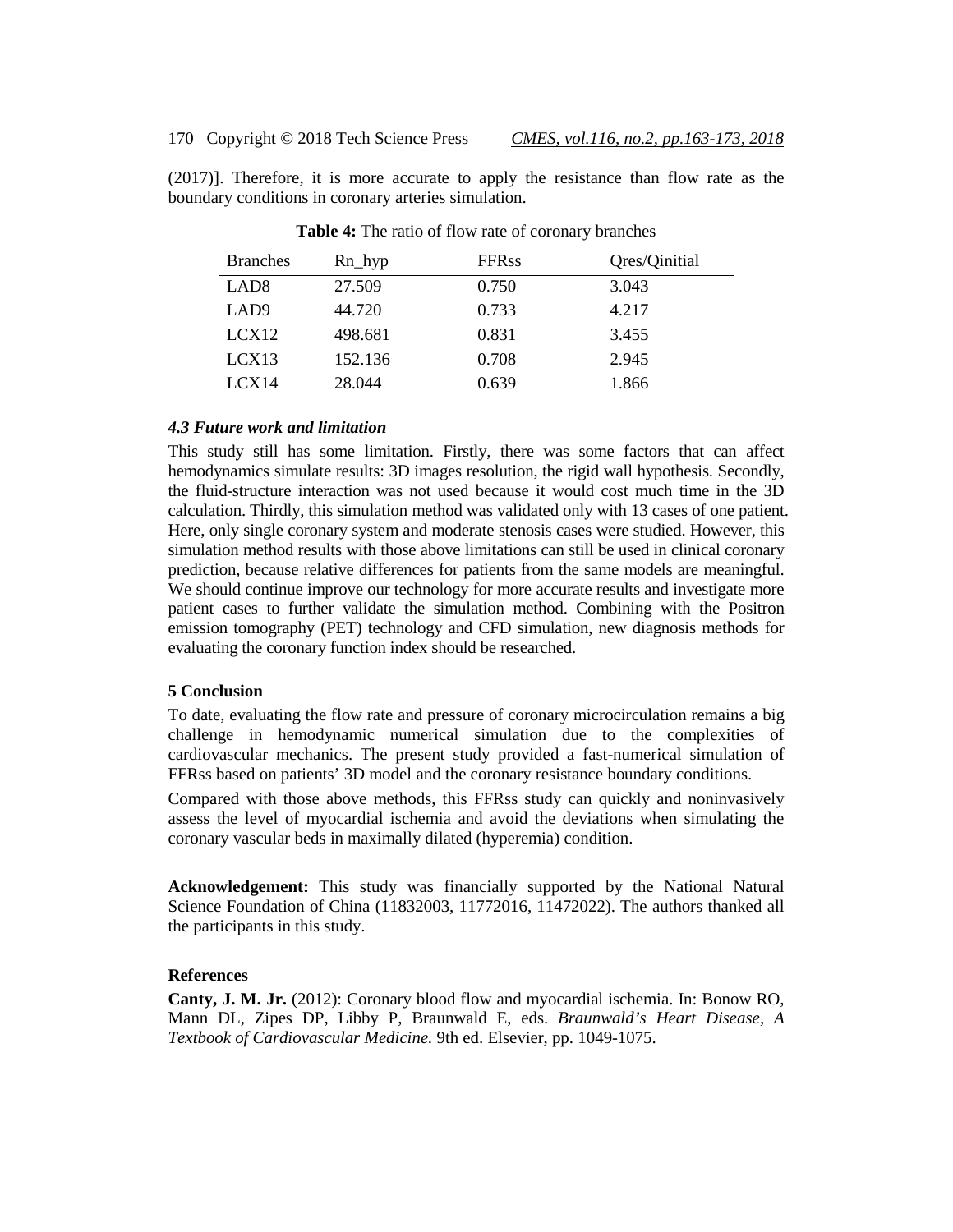**Capodanno, D.; Capranzano, P.; Di Salvo, M. E., Caggegi, A.; Tomasello, D. et al.** (2009): Usefulness of SYNTAX score to select patients with left main coronary artery disease to be treated with coronary artery bypass graft. *Journal of the American College of Cardiology Cardiovasc Interventions*, vol. 2, no. 8, pp. 731-738.

**De Bruyne, B.; Pijls, N. H.; Kalesan, B.; Barbato, E.; Tonlno, P. A. et al.** (2012): Fractional flow reserve-guided PCI versus medical therapy in stable coronary disease. *New England Journal of Medicine*, vol. 367, no. 11, pp. 991-1001.

**Fischer, J. J.; Samady, H.; Mcpherson, J. A.; Sarembock, I. J.; Powers, E. R. et al.** (2002): Comparison between visual assessment and quantitative angiography versus fractional flow reserve for native coronary narrowings of moderate severity. *American Journal of Cardiology*, vol. 90, no. 3, pp. 210-215.

**Itu, L.; Sharma, P.; Suciu, C.; Moldoveanu, F.; Comaniciu, D.** (2017): Personalized blood flow computations: A hierarchical parameter estimation framework for tuning boundary conditions. *International Journal for Numerical Methods in Biomedical Engineering*, vol. 3, no. 33, pp. 1-17.

**Kim, H. J.; Vignonclementel, I. E.; Coogan, J. S.; Figueroa, C. A.; Jansen, K. E. et al.** (2010): Patient-specific modeling of blood flow and pressure in human coronary arteries. *Annals of Biomedical Engineering*, vol. 38, no. 10, pp. 3195-3209.

**Lee, J. M.; Jung, J. H.; Hwang, D.; Park, J.; Fan, Y. et al.** (2016): Coronary flow reserve and microcirculatory resistance in patients with intermediate coronary stenosis. *Journal of the American College of Cardiology*, vol. 67, no. 10, pp. 1158-1169.

**Lee, K. E.; Lee, S. H.; Shin, E. S.; Shim, E. B.** (2017): A vessel length-based method to compute coronary fractional flow reserve from optical coherence tomography images. *Biomedical Engineering Online*, vol. 16, no. 1, pp. 83.

**Lee, K. E.; Ryu, A. J.; Shin, E. S.; Shim, E. B.** (2017): Physiome approach for the analysis of vascular flow reserve in the heart and brain. *Pflügers Archiv-European Journal of Physiology*, vol. 469, no. 5-6, pp. 613-628.

**Ma, Y.; Liu, H.; Hou, Y.; Qiao, A.; Hou, Y. et al.** (2017): Instantaneous wave-free ratio derived from coronary computed tomography angiography in evaluation of ischemiacausing coronary stenosis feasibility and initial clinical research. *Medicine*, vol. 96, no. 4, pp. 1-9.

**Pijls, N. H.; De, B. B.; Peels, K.; Peels, K.; Van, P. D. V. et al.** (1996): Measurement of fractional flow reserve to assess the functional severity of coronary-artery stenoses. *New England Journal of Medicine*, vol. 334, no. 26, pp. 1703-1708.

**Pijls, N. H.; Sels, J. W.** (2012): Functional measurement of coronary stenosis. *Journal of the American College of Cardiology*, vol. 59, no. 12, pp. 1045-1057.

**Razminia, M.; Trivedi, A.; Molnar, J.; Elbzour, M.; Guerrero, M. et al.** (2004): Validation of a new formula for mean arterial pressure calculation: The new formula is superior to the standard formula. *Catheterization and Cardiovascular Interventions*, vol. 63, no. 4, pp. 419-425.

**Renker, M.; Schoepf, U. J.; Wang, R.; Meinel, F. G.; Rier, J. D. et al.** (2014): Comparison of diagnostic value of a novel noninvasive coronary computed tomography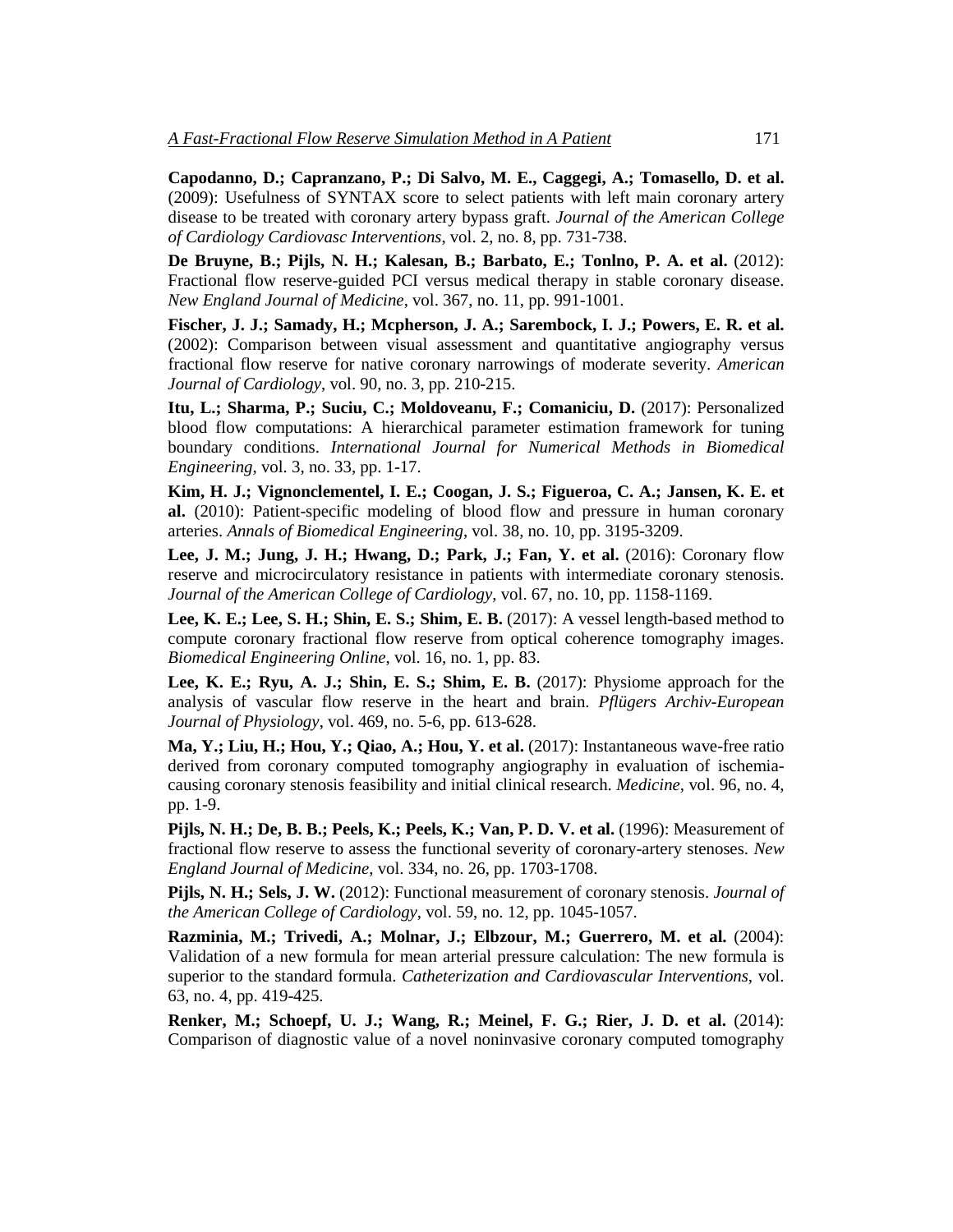angiography method versus standard coronary angiography for assessing fractional flow reserve. *American Journal of Cardiolog*y, vol. 114, no. 9, pp. 1303-1308.

**Seike, F.; Uetani, T.; Nishimura, K.; Kawakami, H.; Higashi, H. et al.** (2017): Intracoronary optical coherence tomography-derived virtual fractional flow reserve for the assessment of coronary artery disease. *American Journal of Cardiology*, vol. 120, no. 10, pp. 1772-1779.

**Seike, F.; Uetani, T.; Nishimura, K.; Kawakami, H.; Higashi, H. et al.** (2018): Intravascular ultrasound-derived virtual fractional flow reserve for the assessment of myocardial ischemia. *Circulation Journal Official Journal of the Japanese*, vol. 82, no. 3, pp. 815-823.

**Sen, S.; Asrress, K.; Petraco, R.; Nijjer, S.; Broyd, C.; et al.** (2012): TCT-239 Does adenosine administration improve diagnostic classification of the instantaneous wave-free ratio (iFR)? *Journal of the American College of Cardiology*, vol. 60, no. 17, pp. 69.

**Sen, S.; Escaned, J.; Malik, I. S.; Mikhail, G. W.; Foale, R. A. et al.** (2012): Development and validation of a new adenosine-independent index of stenosis severity from coronary wave-intensity analysis results of the ADVISE (a denosine vasodilator independent stenosis evaluation) study. *Journal of the American College of Cardiology*, vol. 59, no. 15, pp. 1392-1402.

**Sharma, P.; Itu, L.; Zheng, X.; Kamen, A.; Bernhardt, D. et al.** (2012): A framework for personalization of coronary flow computations during rest and hyperemia. *Annual International Conference of the IEEE Engineering in Medicine and Biology Society*, vol. 2012, no. 4, pp. 6665-6668.

**Taylor, C. A.; Fonte, T. A.; Min, J. K.** (2013): Computational fluid dynamics applied to cardiac computed tomography for noninvasive quantification of fractional flow reserve: Scientific basis. *Journal of the American College of Cardiology*, vol. 61, no. 22, pp. 2233-2241.

**Wang, W.; Mao, B.; Li, B., Zhao, X.; Xu, C. et al.** (2018): Numerical simulation of instantaneous wave-free ratio of stenosed coronary artery. *International Journal of Computational Methods*, vol. 19, pp. 1842009.

**Wang, W.; Liu, Y.; Zhao, X.; Xie, J.; Qiao, A.** (2016): Hemodynamics-based longterm patency of different sequential grafting: A patient-specific multi-scale study. *Journal of Mechanics in Medicine and Biology*, vol. 17, no. 1, pp. 1685-1695.

**Wang, W.; Mao, B.; Wang, H.; Geng, X.; Zhao, X. et al.** (2016): Hemodynamic analysis of sequential graft from right coronary system to left coronary system. *Biomedical Engineering Online*, vol. 15, no. S2, pp. 545-556.

**Yong, A. S. C.; Javadzadegan, A.; Fearon, W. F.; Moshfegh, A.; Lau, J. K. et al.** (2017): The relationship between coronary artery distensibility and fractional flow reserve. *Plos One*, vol. 12, no. 7, pp. e0181824.

**Zhao, X.; Liu, Y.; Li, L.; Wang, W.; Xie, J. et al.** (2016): Hemodynamics of the string phenomenon in the internal thoracic artery grafted to the left anterior descending artery with moderate stenosis. *Journal of Biomechanics*, vol. 49, no. 7, pp. 983-991.

**Zhao, X.; Liu, Y.; Ma, L.; Wang, W.; Xie, J. et al.** (2015): Hemodynamic comparison